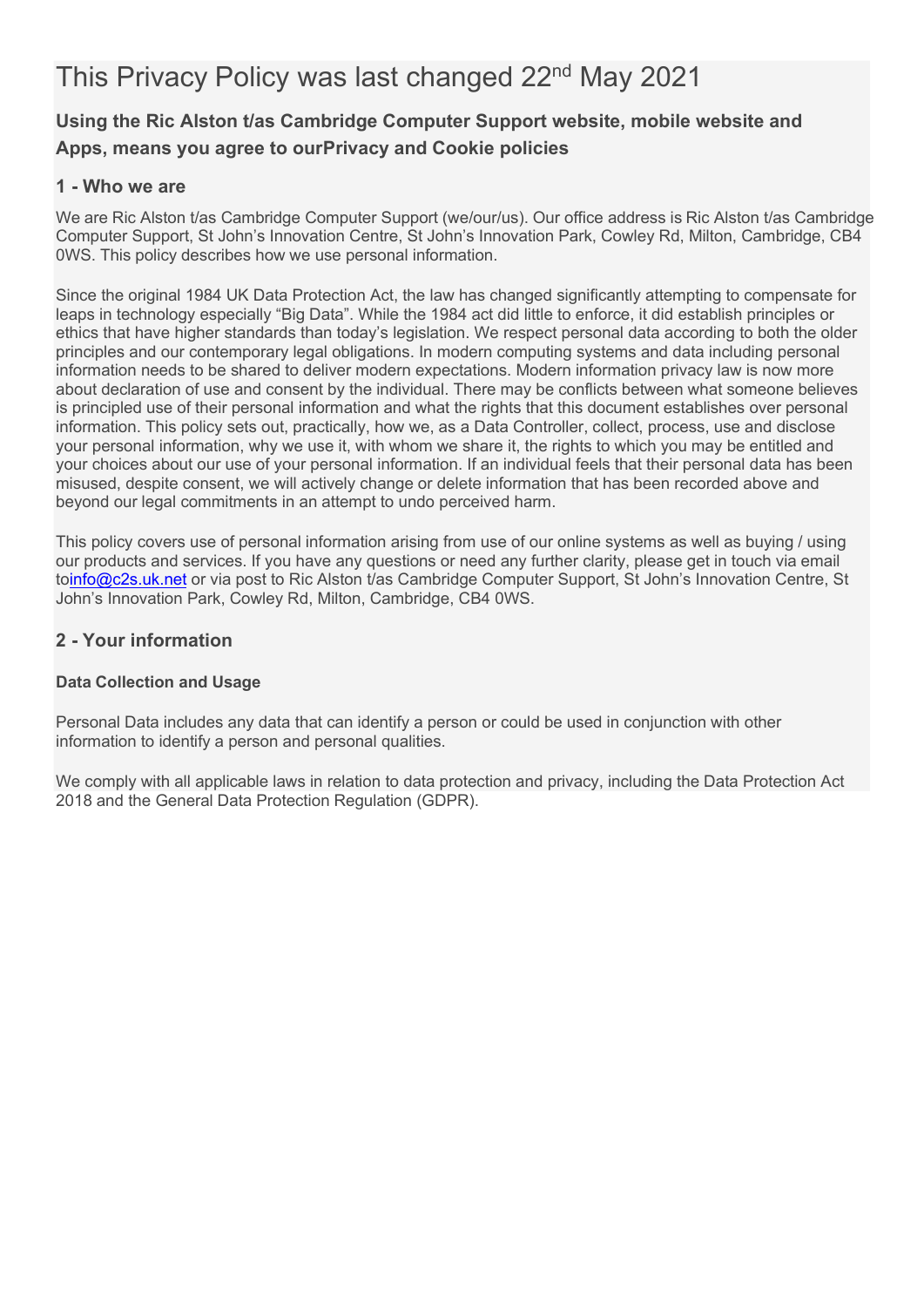| <b>What we collect</b>                                                                                                                                                                                                      | <b>Lawful basis</b><br>for<br><b>Processing</b>                                                                                                                                                    | How we use it                                                                                                                                                                                                                       |
|-----------------------------------------------------------------------------------------------------------------------------------------------------------------------------------------------------------------------------|----------------------------------------------------------------------------------------------------------------------------------------------------------------------------------------------------|-------------------------------------------------------------------------------------------------------------------------------------------------------------------------------------------------------------------------------------|
| Information provided during a<br>purchase:<br>Contact details possibly including:<br>name, address, email address and<br>phone number;<br>Bank account or credit/debit card<br>details;<br>The product or service purchased | Performance<br>of contract.<br>Personal<br>information<br>may be<br>required to<br>deliver a sale.                                                                                                 | This information is used to:<br>Provide products and services;<br>Manage and administer<br>services;<br>Process orders;<br>Take payment or refund<br>monies;<br>Help to check that customers<br>are genuine and to prevent<br>fraud |
| Information provided for subscription to<br>newsletters, receive information or<br>mailings:<br>Name and email address                                                                                                      | Consent.<br><b>Consent must</b><br>be given to<br>sign up to<br>mailing lists.<br><b>This Consent</b><br>can be<br>withdrawn at<br>any time. See<br>section 4<br>below for<br>more<br>information. | Provide products and services;<br>Help to check that customers<br>are genuine and to prevent<br>fraud.<br>Deliver news about and offers<br>on products and services.                                                                |
| Information provided to enter a prize<br>draw or competition:<br>Contact details including: Name,<br>address, email address and phone<br>number. This may include a social<br>media account or accounts.                    | Legitimate<br>Interest.<br>Required to<br>administer any<br>prize draw or<br>competitions.<br>Competitions<br>and prize<br>draws are<br>constrained by<br>other<br>legislation and                 | Provide products and services;<br>Manage and administer prize<br>draws, competitions and our<br>services;<br>Take payment or refund<br>monies;                                                                                      |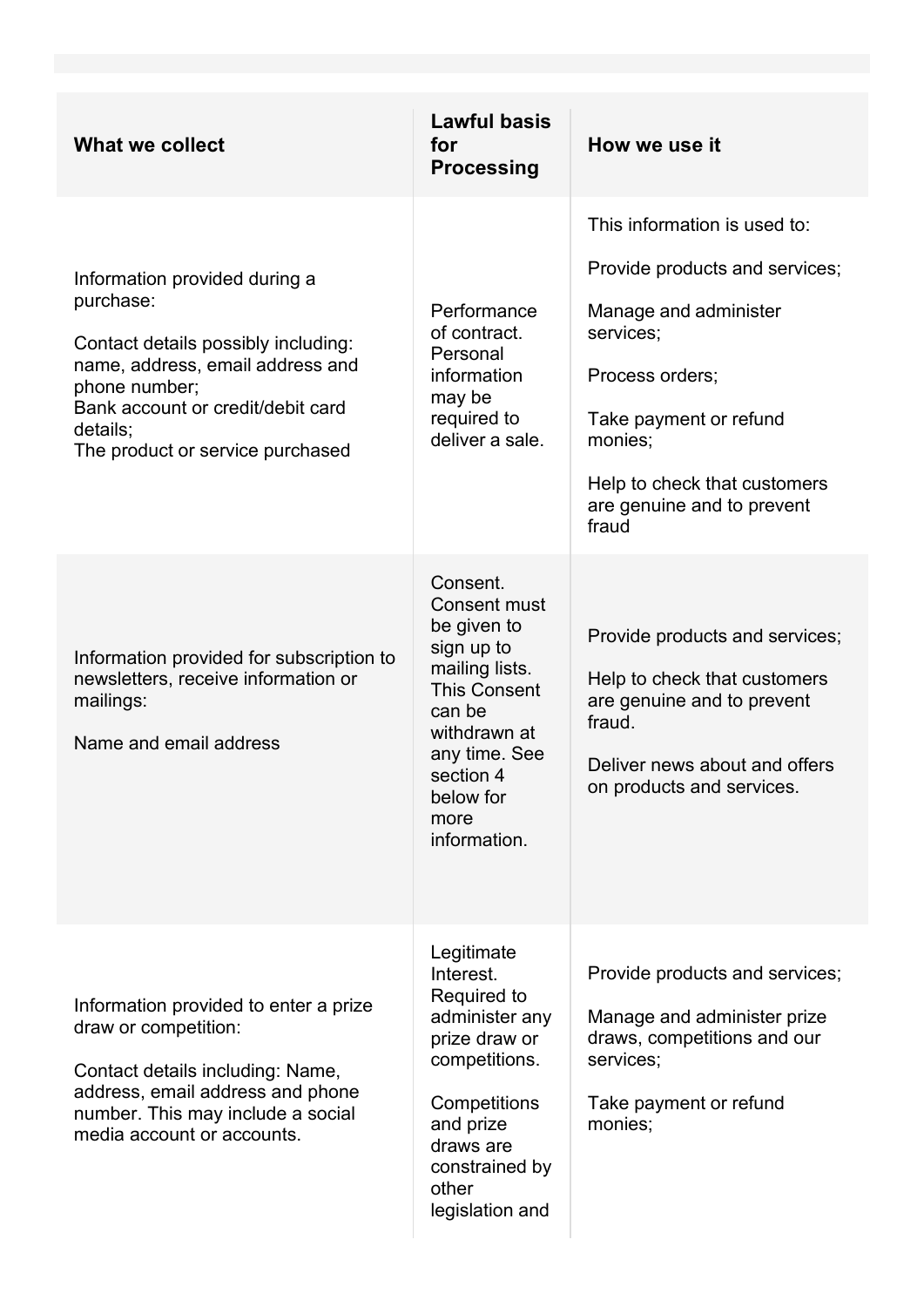|                                                                                                                                                                                                                                                                                                                                                                                                           | may have<br>supplementary<br>Terms and<br>Conditions.                                                                                     | Help to check that customers<br>are genuine and to prevent<br>fraud                                                                                                                                                                                                                                                                                              |
|-----------------------------------------------------------------------------------------------------------------------------------------------------------------------------------------------------------------------------------------------------------------------------------------------------------------------------------------------------------------------------------------------------------|-------------------------------------------------------------------------------------------------------------------------------------------|------------------------------------------------------------------------------------------------------------------------------------------------------------------------------------------------------------------------------------------------------------------------------------------------------------------------------------------------------------------|
| Information about the way products<br>and services are used including:<br>The things provided or purchased;<br>When and where the provisions or the<br>purchases were;<br>What was paid and how;<br>Whether electronic communications<br>from us have been opened;<br>Whether links in electronic<br>communications from us have been<br>clicked on.                                                      | Legitimate<br>Interest. We<br>use this<br>information to<br>deliver quality<br>of service and<br>tailor<br>experiences to<br>individuals. | We use this information to:<br>Develop new products and<br>services;<br>Improve our products and<br>services;<br>Personalise our products and<br>services;<br>Identify products and marketing<br>that may be of interest to<br>individuals;<br>Statistical analysis and<br>research.                                                                             |
| Information exchanged in<br>communications with us whether in<br>person, through our website or via<br>email, over the phone, through social<br>media or any other medium which<br>maybe recorded in minutiae.<br>This information may include contact<br>details, name, address, email address<br>and phone number, social media<br>account.                                                             | Legitimate<br>Interest. We<br>cannot<br>communicate<br>without this<br>information.                                                       | We use this information,<br>including to: Answer questions<br>and respond to concerns;<br>Monitor customer<br>communications for quality and<br>training purposes; Develop new<br>products and services;<br>Improve our products and<br>services including<br>personalisation.<br>Regulatory compliance;                                                         |
| Information that collected through use<br>of our website including:<br>Device information such as operating<br>system, unique device identifiers, the<br>mobile network system;<br>Hardware and browser settings;<br>Date and time of requests;<br>The requests you make;<br>The pages you visit and search engine<br>terms you use;<br>IP address.<br>Recordings of screen interactions and<br>heatmaps. | Legitimate<br>Interest. We<br>use this<br>information to<br>deliver quality<br>of service and<br>tailor<br>experience to<br>individuals.  | We use this information to:<br>Provide our products and<br>services;<br>Develop new products and<br>services;<br>Improve our products and<br>services;<br>Personalise our products and<br>services;<br>Identify issues with the website<br>and user's experience of it;<br>Make improvements to the user<br>experience;<br>Manage and administer our<br>systems; |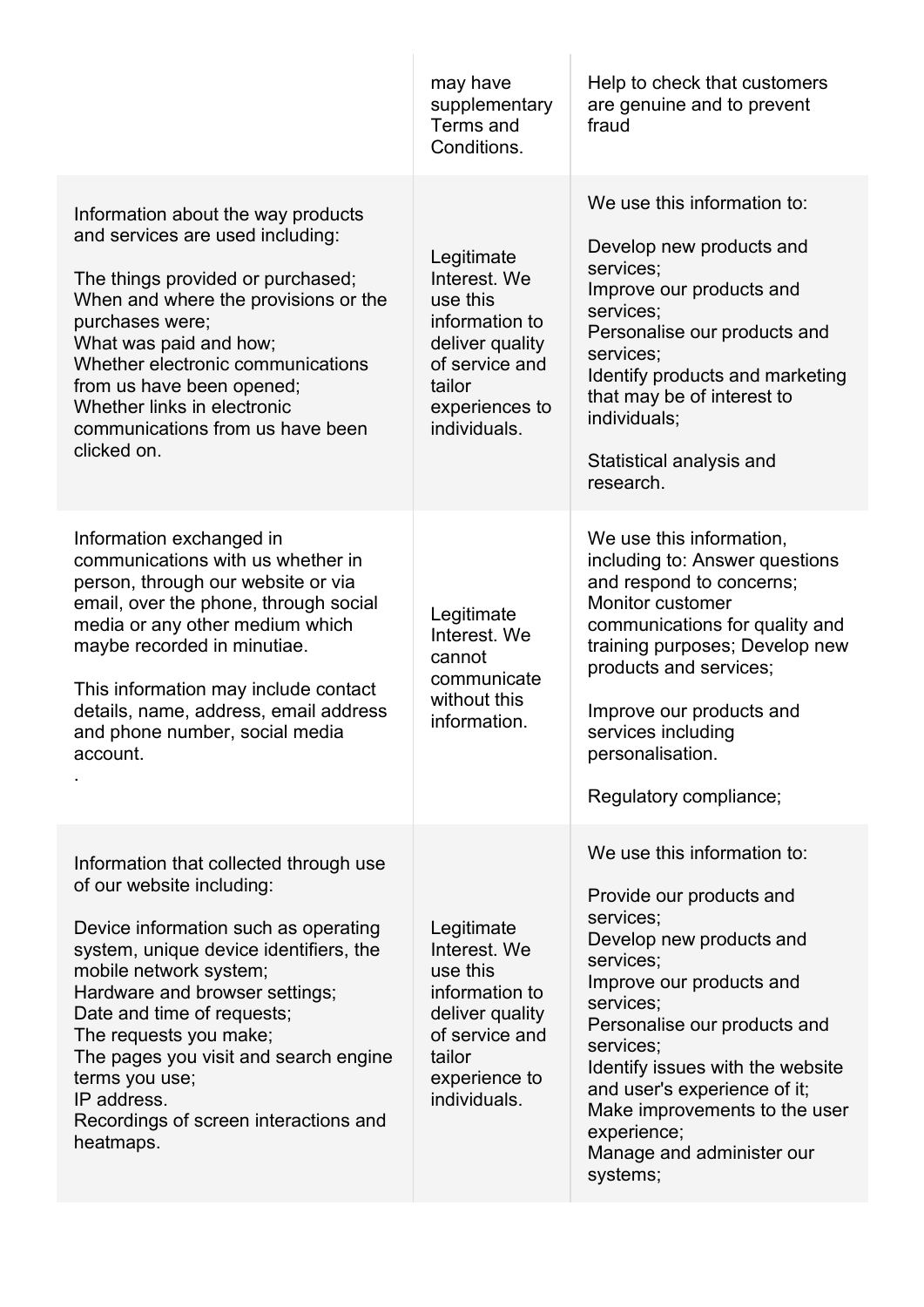|                                                                                                                                                                                                                                   |                                                                                            | Monitor the way our website is<br>used.                                                                                                                                                                   |
|-----------------------------------------------------------------------------------------------------------------------------------------------------------------------------------------------------------------------------------|--------------------------------------------------------------------------------------------|-----------------------------------------------------------------------------------------------------------------------------------------------------------------------------------------------------------|
| Information collected incidentally from<br>public or other sources, including:<br>Information available in the media;<br>Information presented on our social<br>media timelines;<br>Information collected by security<br>systems; | Legitimate<br>Interest. We<br>use this<br>information to<br>deliver quality<br>of service. | We use this information,<br>including to:<br>Maintain market awareness:<br>Build and maintain social media<br>branding;<br>Provide security to our sites;<br>Fraud prevention and<br>confirming identity. |
| Information from credit reference<br>agencies.                                                                                                                                                                                    | Performance<br>of contract. To<br>make a credit<br>sale                                    | Fraud prevention and<br>confirming identity.                                                                                                                                                              |

Ric Alston t/as Cambridge Computer Support does not knowingly collect data from any unsupervised person under the age of 18. Individualsunder the age of 18 must not use Ric Alston t/as Cambridge Computer Support online services including websites and apps or submit any Personal Data to us without the consent of, and are supervised by, a parent or guardian.

#### **Legal requirements**

Personal information may be processed if it is necessary on reasonable request by a law enforcement or regulatory authority, body or agency or in the defence of legal claims. The Bach Project will not delete personal information if relevant to an investigation or a dispute. It will continue to be stored until those issues are fully resolved.

#### **How long we keep personal information**

We will keep your information for as long as it is reasonably necessary. It will depend on factors such as whether you have any outstanding purchases or have interacted with recent offers.

#### **Information we share**

There are certain circumstances where we may transfer your Personal Data to contractors, service providers, and to other parties.

- We may share personal information with other partners or members (if we are one) of our group of companies so we can provide the best service across our group. Any group company is obligated to keep personal information in accordance with this privacy policy, but partner organisations especially social media organisationswill use data we need to share according to their own principles, corresponding guidelines and interpretation of legislation.
- We may also share personal information with certain contractors or service providers who assist us in the provision of products and services we supply, are involved in prize draws and competitions we run or provide other services to assist with our day-to-day operations. They may process Personal Data for us, for example, if we use a marketing agency. Other recipient's/service providers include manufacturers, logistics/delivery providers, advertising agencies, IT specialists, database providers, backup and disaster recovery specialists or email providers.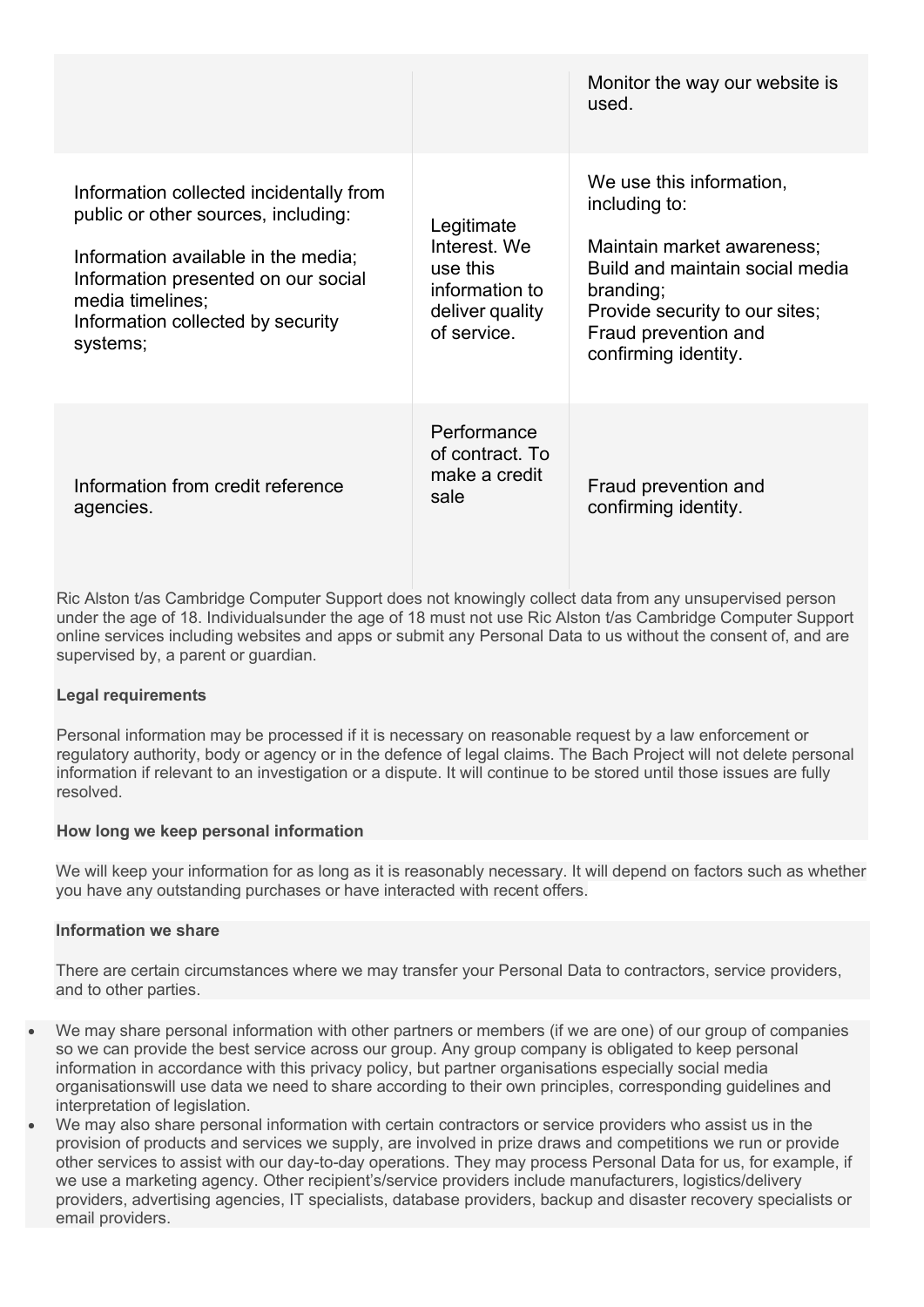Our suppliers and service providers will be required to meet our standards on processing information and security. Personal information we provide them, will only be provided in connection with the performance of their function.

• We may also share information with third parties. We will do this either when we receive Consent or because we need them to see information to provide products or services. These include credit reference agencies, antifraud databases, screening agencies and other partners we do business with.

Personal information may be transferred to other third-party organisations in certain scenarios:

- If we're discussing selling or transferring part or all of our business the information may be transferred to prospective purchasers under suitable terms as to confidentiality;
- If we are reorganised or sold, information may be transferred to a buyer who can continue to provide services previously provided by us;
- If we're required to by law, or under any regulatory code or practice we follow, or if we are asked by any public or regulatory authority – for example the Police;
- If we are defending a legal claim your information may be transferred as required in connection with defending such claim.

Personal Data may be shared if it is made anonymous and aggregated, as in such circumstances the information will cease to be personal data.

### **Where personal information will be held**

Our offices are based in United Kingdom and your data will be held on systems accessible by this office.

We will only transfer data to jurisdictions outside the scope of the European General Data Protection Regulation (GDPR) where the appropriate safeguards set out in the GDPR are in place.

## **3 – Individual's rights**

## **Data Subject Rights**

We've listed the rights an individual has over their information and how they can be used below.

These rights only apply in some circumstances. Not all of these rights will be available if there are outstanding contracts between us, if we are required by law to keep the information or if the information is relevant to a legal dispute.

We will normally respond to or action (as applicable) requests within one month from receipt of a request. This period may be extended by 2 further months if necessary, taking into account the complexity or number of requests. If this is the case, we aim to let the enquirer know within one month of the original request.

Usually, the information or action requested will be provided free of charge. However, if we decide that requestsare unfounded or excessive or repetitive, we may charge a fee or refuse to deal with the request.

It is important that we establish that the individual right is being exercised by the correct person. Therefore, we may need to ask for information in order to verify identity prior to processing a request. This may include requiring personal details we have recorded for example a phone number or date of birth to be correlated by the enquirer.

Individuals have the right to make the following types of request regarding the Personal Data Ric Alston t/as Cambridge Computer Support stores:

- Right of access (subject access requests) is the individuals' right to request a copy of the Personal Data (if any) that we have concerning them and supporting information explaining how it is used.
- Right of rectification is the individuals' right to request that we correct inaccurate, incomplete or misleading Personal Data concerning the individual.
- Right of erasure (right to be forgotten) is the right, in some situations, for the individual to have their Personal Data.